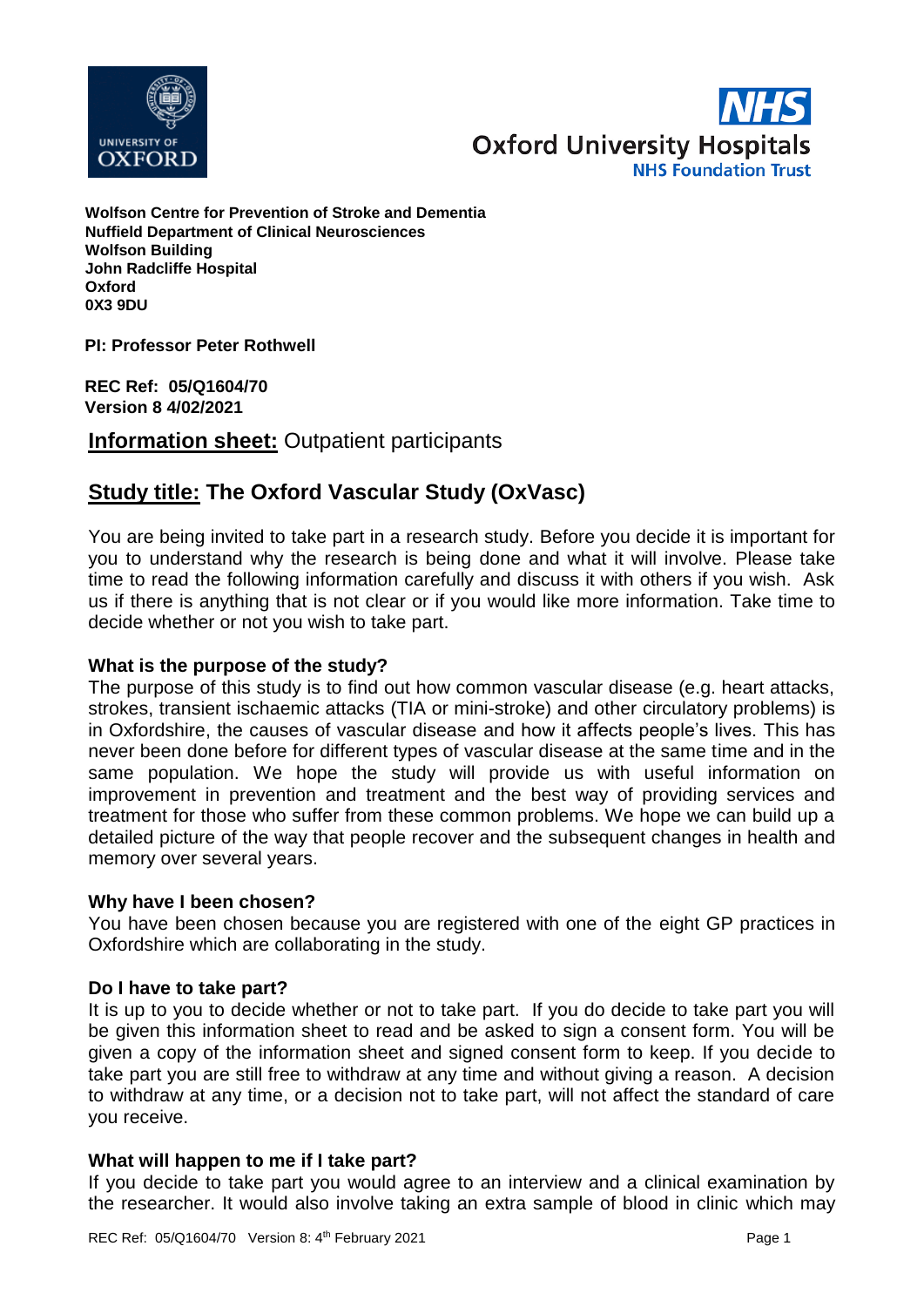be used for future genetic research aimed at understanding the genetic influences on vascular disease but would not have implications for you personally.

We would also like to gather some information on risk factors for vascular disease from both your hospital and GP notes.

The study would also involve follow-up by telephone, at home or in clinic by a researcher in one month, at three months, six months, at one year, five years and ten years and thereafter if any further vascular events occur. We will also take a further blood sample if we see you at one year and five years.

If you are invited to a clinic, these take place in the Centre for Prevention of Stroke and Dementia at the John Radcliffe hospital site and follow Oxford University Hospitals NHS Trust infection control guidelines.

In addition, if you are admitted to hospital for any other medical problem, one of our researchers may visit you whilst you are an inpatient to ask you some questions on your memory. All the information collected will be completely confidential.

If you are being seen following a possible TIA or stroke, you will require scans of your brain (magnetic resonance imaging–MRI or Computerised Tomography-CT), blood vessels and heart (with a non-invasive ultrasound probe, similar to those used in pregnant women before birth) as part of your standard clinical care, but will take a little longer than standard in order to collect additional information. We would like to use these standard scans as well as some additional images for research.

We will also assess your heart rate and your blood pressure with a continuous blood pressure monitor on the finger and ask you to perform mental arithmetic aloud and hold your breath for 30 seconds. When these tests are completed, a measurement of pulse waves in your arm, upper thigh and neck will assess the stiffness of your arteries. These extra measurements will take approximately 20 minutes.

#### **What do I have to do?**

This is an observational study and taking part in the study will not affect your current or future care. No new drugs or other treatments will be tested.

# **What are the possible disadvantages and risks to taking part?**

You will be required to give a blood sample which will cause mild discomfort. Where possible this blood sample will be taken at the same time as those collected in the course of your normal medical care.

# **What are the possible benefits of taking part?**

We hope the information we get from this study may help us to treat future patients with vascular disease better.

# **What if something goes wrong?**

The University of Oxford, as Sponsor, has appropriate insurance in place in the unlikely event that you suffer any harm as a direct consequence of your participation in this study. NHS indemnity operates in respect of the clinical treatment which is provided. If you wish to complain about any aspect of the way in which you have been approached or treated during the course of this study, you should contact Professor Peter Rothwell, Tel no: 01865 231603, email: [peter.rothwell@ndcn.ox.ac.uk](mailto:peter.rothwell@ndcn.ox.ac.uk) or you may contact the University of Oxford Clinical Trials and Research Governance (CTRG) office or the head of CTRG, email: [ctrg@admin.ox.ac.uk](mailto:ctrg@admin.ox.ac.uk)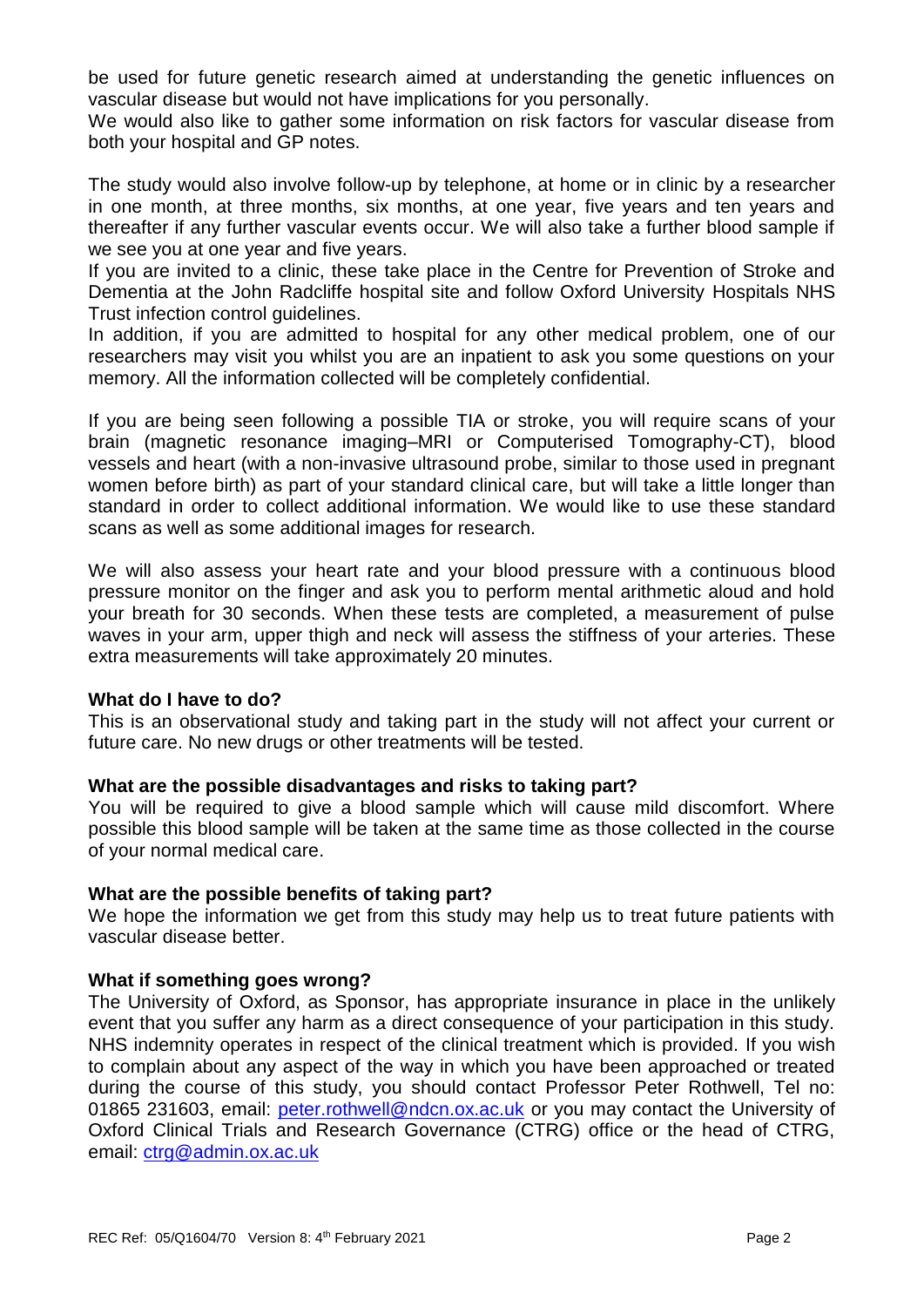# **Will my taking part in this study be kept confidential?**

All information which is collected about you during the course of the research will be kept strictly confidential. Any information about you which leaves the hospital/surgery will have your name and address removed so that you cannot be recognised from it.

Responsible members of the University of Oxford and Oxford University Hospitals may be given access to data for monitoring and/or audit of the study to ensure we are complying with regulations.

#### **What will happen to my data?**

Data protection regulation requires that we state the legal basis for processing information about you. In the case of research, this is 'a task in the public interest.' The University of Oxford is the sponsor for this study, based in the United Kingdom, is the data controller and is responsible for looking after your information and using it properly.

We will be using information from you, your medical records and also NHS Digital (for linkage between study data and civil registration data) using the minimum personallyidentifiable information possible (name, date of birth and NHS number).

We will keep identifiable information about you for 10 years *a*fter the study has finished. This excludes any research documents with personal information, such as consent forms, which will be held securely at the University of Oxford for 25 years after the end of the study. If you agree to your details being held to be contacted regarding future research we will keep a copy of your consent until such time your details are removed from our database but will keep the consent form and details separate. If you agree to your details being held to be contacted regarding future research, we will retain a copy of your consent form until such time as your details are removed from our database but will keep the consent form and your details separate.

The study team will use your name, NHS number, home address, and contact details to contact you about the research study e.g. to arrange follow up visits, to make sure that relevant information about the study is recorded for your care, to oversee the quality of the study or to invite you for further research.

Data protection regulation provides you with control over your personal data and how it is used. When you agree to your information being used in research, however, some of those rights may be limited in order for the research to be reliable and accurate. Further information about your rights with respect to your personal data is available at *<https://compliance.admin.ox.ac.uk/individual-rights>*

More information on how we use your data is available on our OxVasc website *[www.ndcn.ox.ac.uk/research/oxvasc](../AppData/Local/Packages/Microsoft.MicrosoftEdge_8wekyb3d8bbwe/TempState/Downloads/www.ndcn.ox.ac.uk/research/oxvasc )*

If you are dissatisfied with the way we use your personal information, you have a right to raise any issues or lodge a complaint with the University of Oxford's compliance team at *<https://compliance.admin.ox.ac.uk/individual-rights>* or directly with the Information Commissioner's Office as a supervisory authority at:

*[https://ico.org.uk/for-organisations/guide-to-data-protection/guide-to-the-general-data](https://ico.org.uk/for-organisations/guide-to-data-protection/guide-to-the-general-data-protection-regulation-gdpr/individual-rights/right-to-be-informed/)[protection-regulation-gdpr/individual-rights/right-to-be-informed/](https://ico.org.uk/for-organisations/guide-to-data-protection/guide-to-the-general-data-protection-regulation-gdpr/individual-rights/right-to-be-informed/)*